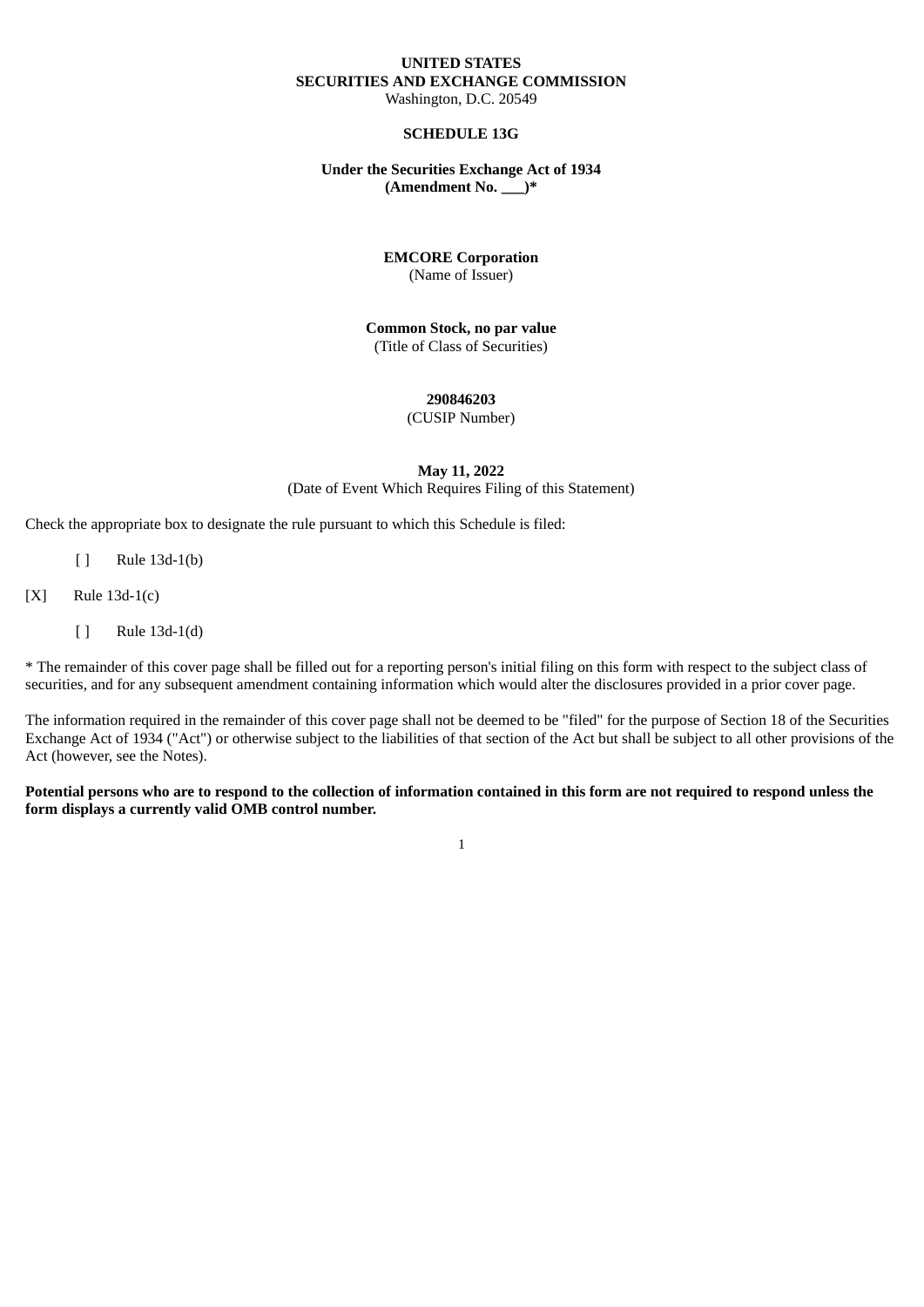1. Names of Reporting Persons.

## **Laurence W. Lytton**

- 2. Check the Appropriate Box if a Member of a Group (See Instructions)
	- (a) \_\_\_\_\_\_
	- (b) \_\_\_\_\_\_
- 3. SEC Use Only
- 4. Citizenship or Place of Organization **USA**

| Number of                             | 5. Sole Voting Power 2,026,166      |
|---------------------------------------|-------------------------------------|
| <b>Shares</b>                         |                                     |
| Beneficially                          | 6. Shared Voting Power 17,735       |
| Owned by                              |                                     |
| <b>Each Reporting</b><br>Person With: | 7. Sole Dispositive Power 2,026,166 |
|                                       | 8. Shared Dispositive Power 17,735  |
|                                       |                                     |

- 9. Aggregate Amount Beneficially Owned by Each Reporting Person **2,043,901**
- 10. Check if the Aggregate Amount in Row (9) Excludes Certain Shares (See Instructions) **\_\_\_\_\_\_**
- 11. Percent of Class Represented by Amount in Row (9) **5.4%**
- 12. Type of Reporting Person (See Instructions) **IN**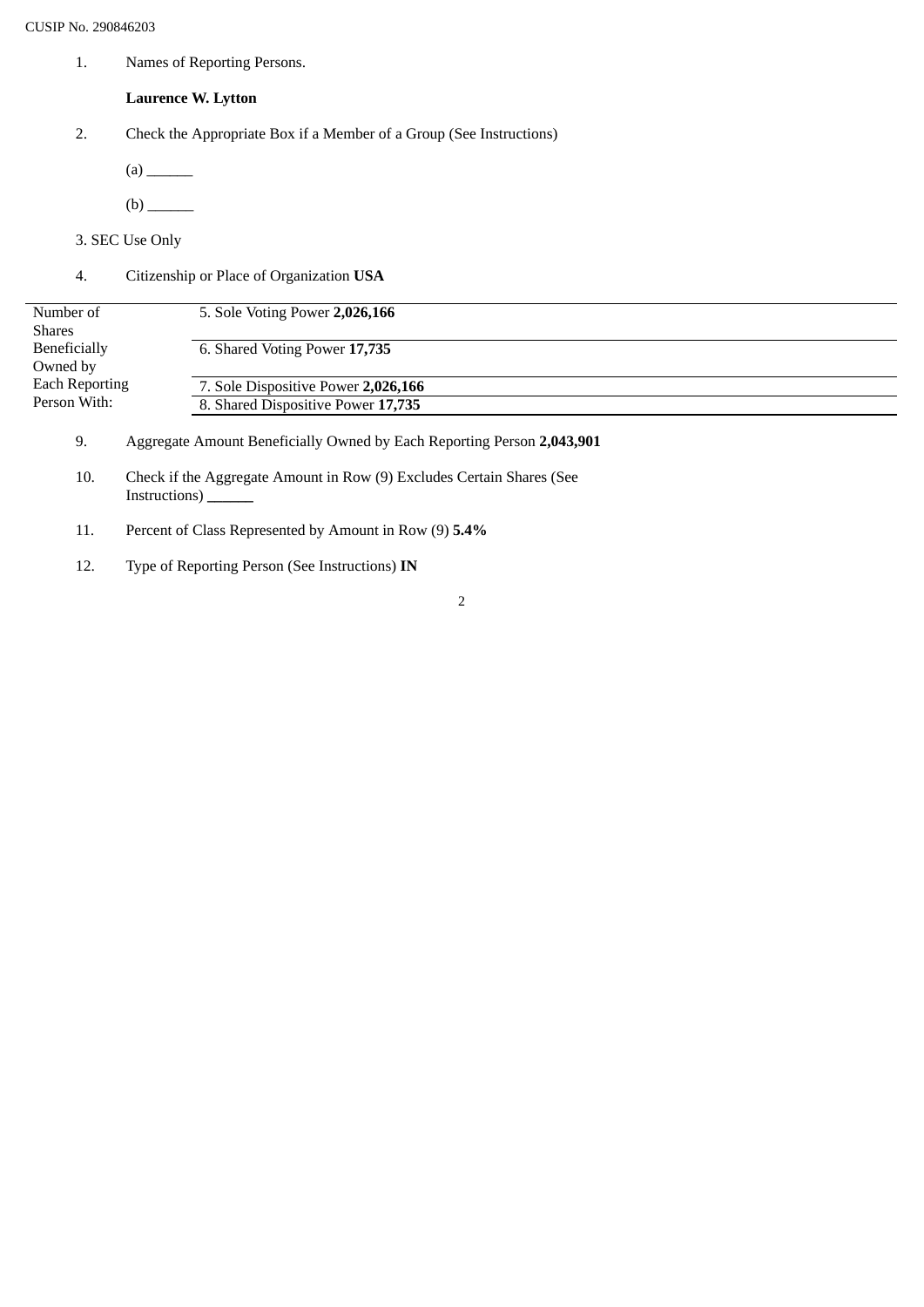CUSIP No. 290846203 **Item 1.**

## **EMCORE Corporation**

(b) Address of Issuer's Principal Executive Offices

#### **2015 W. Chestnut Street, Alhambra, CA 91803**

### **Item 2.**

(a) The names of the persons filing this statement are:

**Laurence W. Lytton**

(b) The principal business office of the Filers is located at:

#### **467 Central Park West New York, NY 10025**

- (c) For citizenship of Filers, see Item 4 of the cover sheet for each Filer.
- (d) This statement relates to shares of Common Stock, no par value of the Issuer (the "Stock").
- (e) The CUSIP number of the Issuer is: **290846203**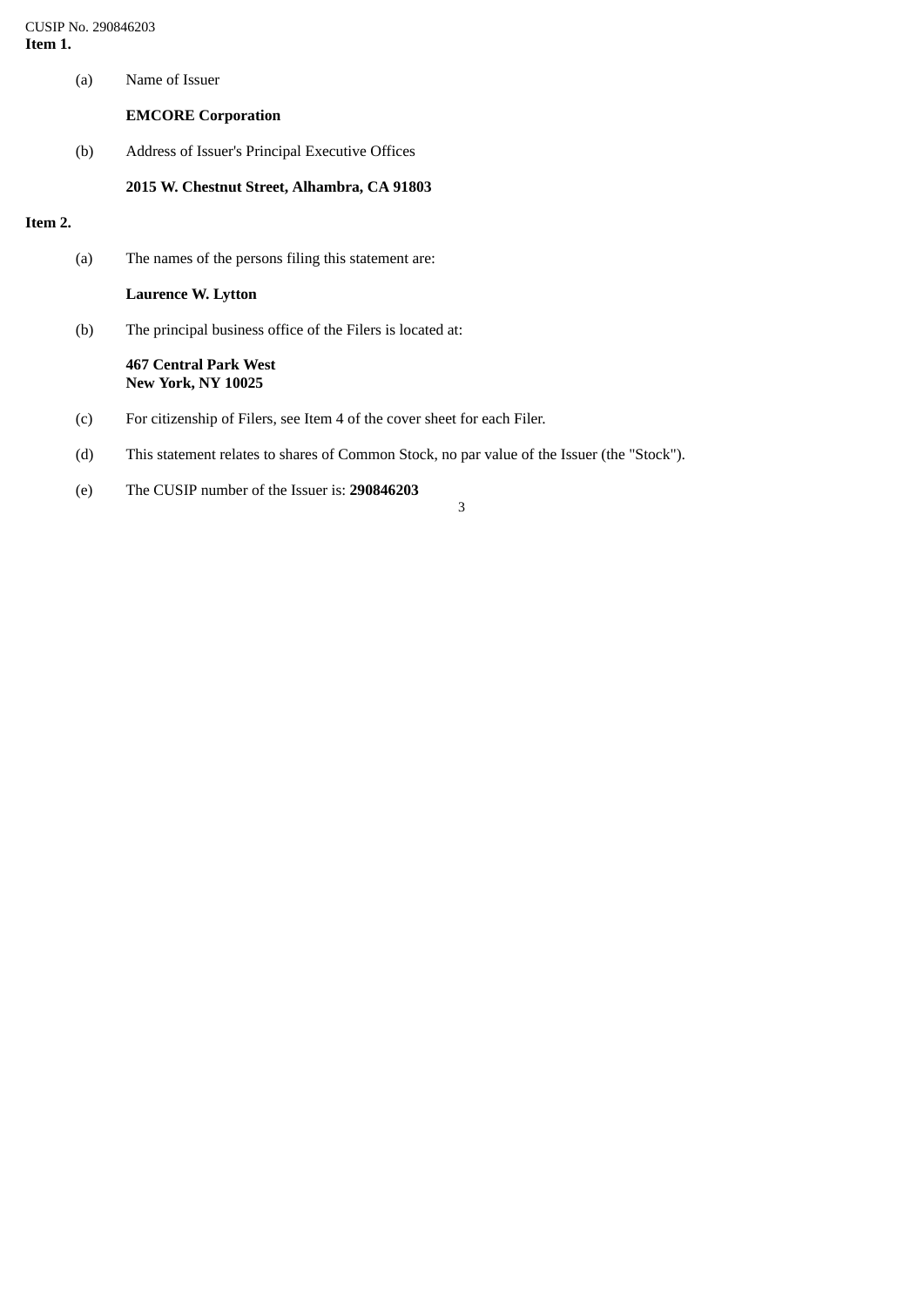| CUSIP No. 290846203<br>Item 3. | If this statement is filed pursuant to rule $240.13d-1(b)$ or $240.13d-2(b)$ or (c), check whether the person filing is a:                                              |
|--------------------------------|-------------------------------------------------------------------------------------------------------------------------------------------------------------------------|
| (a)                            | [ ] Broker or dealer registered under section 15 of the Act (15 U.S.C. 780).                                                                                            |
| (b)                            | [ ] Bank as defined in section 3(a)(6) of the Act (15 U.S.C. 78c).                                                                                                      |
| (c)                            | [ ] Insurance company as defined in section 3(a)(19) of the Act (15 U.S.C. 78c).                                                                                        |
| (d)                            | [ ] Investment company registered under section 8 of the Investment Company Act of 1940 (15 U.S.C. 80a-8).                                                              |
| (e)                            | [ ] An investment adviser in accordance with section 240.13d-1(b)(1)(ii)(E).                                                                                            |
| (f)                            | [ ] An employee benefit plan or endowment fund in accordance with section $240.13d-1(b)(1)(ii)(F)$ .                                                                    |
| (g)                            | $[$ A parent holding company or control person in accordance with 240.13d-1(b)(1)(ii)(G)                                                                                |
| (h)                            | [ ] A savings association as defined in section 3(b) of the Federal Deposit Insurance Act (12 U.S.C. 1813).                                                             |
| (i)                            | $\lceil$ A church plan that is excluded from the definition of an investment company under section 3(c)(14) of the<br>Investment Company Act of 1940 (15 U.S.C. 80a-3). |
| (i)                            | [ ] A non-U.S. institution in accordance with §240.13d-1(b)(ii)(J).                                                                                                     |
| (k)                            | [ ] Group, in accordance with Rule $13d-1(b)(1)(ii)(K)$ .                                                                                                               |
|                                | If filing as a non-U.S. institution in accordance with $\S240.13d-1(b)(1)(ii)(J)$ , please specify the type of institution                                              |

## **Item 4. Ownership.**

See Items 5-9 and 11 of the cover page.

## **Item 5. Ownership of Five Percent or Less of a Class**

If this statement is being filed to report the fact that as of the date hereof the reporting person has ceased to be the beneficial owner of more than five percent of the class of securities, check the following [ ].

## **Item 6. Ownership of More than Five Percent on Behalf of Another Person.**

\_\_\_\_\_\_\_\_\_\_\_\_\_\_\_\_\_\_\_\_\_\_\_\_\_\_\_\_\_\_\_\_\_\_\_\_\_\_\_\_\_\_\_\_\_\_\_\_\_\_\_\_\_\_\_\_\_\_\_\_\_\_\_.

Not applicable.